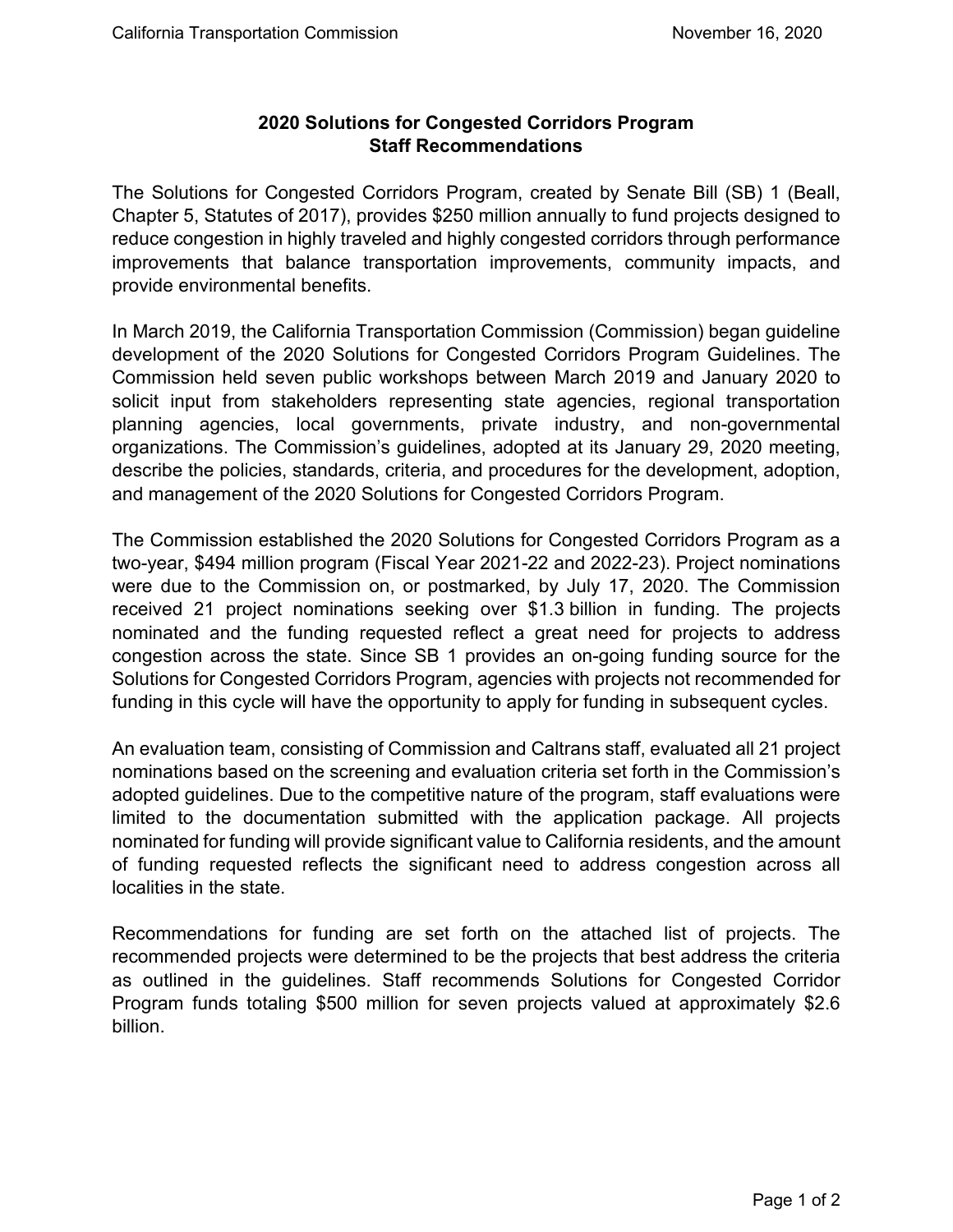The total proposed programming exceeds the identified funding capacity by \$6 million savings, consistent with the Solutions for Congested Corridors guidelines. and will be supported by future Solutions for Congested Corridors Program project

 support efficient land use principles, and provide benefits to communities throughout The recommendations include projects that provide a variety of multimodal transportation improvements in highly traveled and highly congested corridors. Recommendations include projects that will provide new transit routes and passenger rail system upgrades, high occupancy vehicle and express lanes, active transportation facilities, a new highway interchange, zero emission bus purchases, and local road improvements. These projects will reduce congestion in highly traveled corridors, have positive environmental impacts, California. Over the next 20 years, these improvements will save 250 million person hours of travel time, reduce approximately 64 million vehicle miles traveled, reduce approximately 3.5 million tons in GHG emissions, and create 27,000 jobs.

 Projects not recommended for funding were determined to be less competitive for a projects though not as competitive for this second programming cycle. variety of reasons including: required information missing or unclear; non-compliance with guidelines and/or statutory requirements; or projects recommended for funding in other SB1 programs. The projects not recommended for funding are, by and large, worthy

 December 2-3, 2020 Commission meeting. The Commission will consider staff recommendations and adoption at the